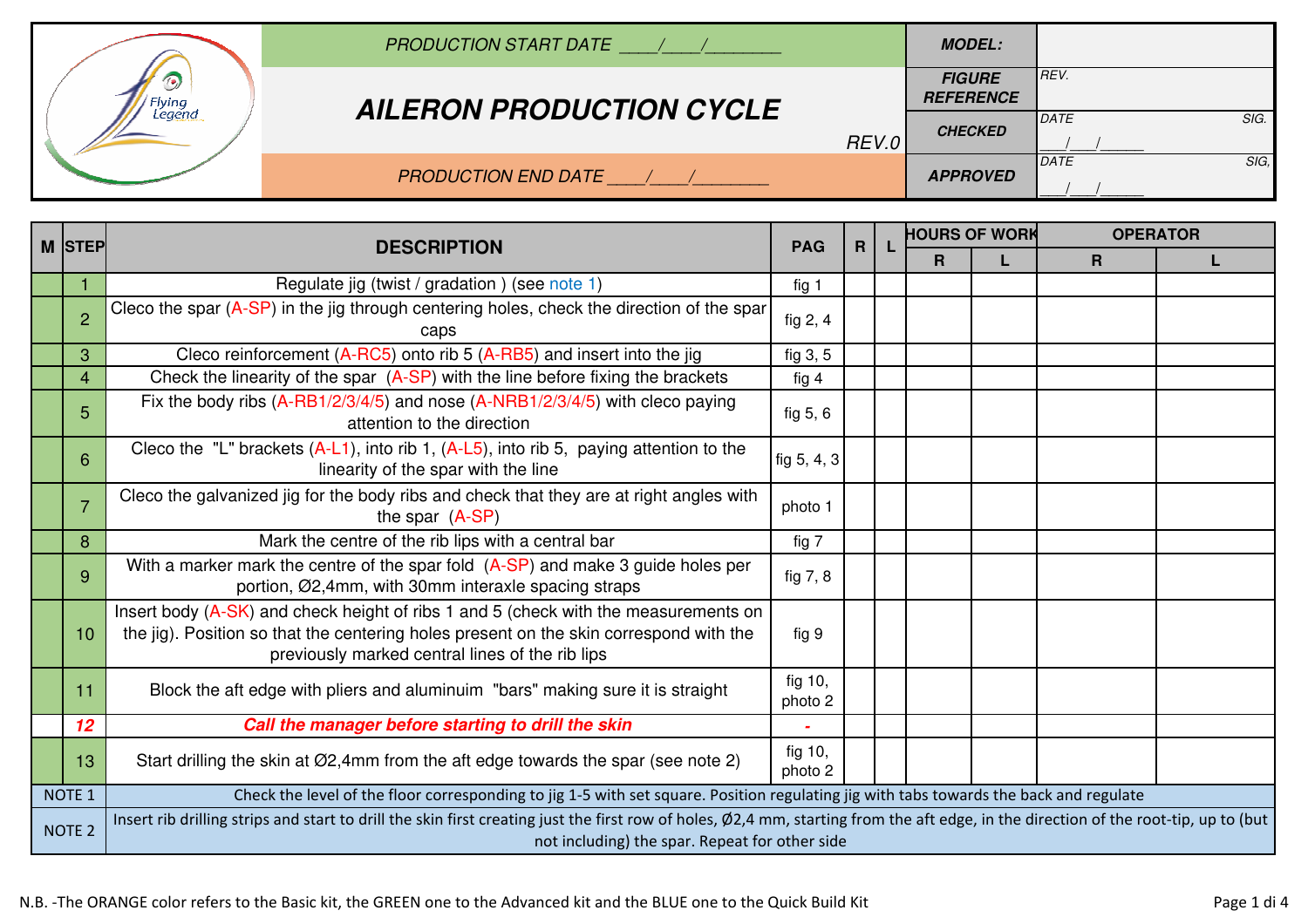|        |                                                                                                                                                                                                                                                                             |                       |              | <b>HOURS OF WORK</b> |   |             | <b>OPERATOR</b> |  |
|--------|-----------------------------------------------------------------------------------------------------------------------------------------------------------------------------------------------------------------------------------------------------------------------------|-----------------------|--------------|----------------------|---|-------------|-----------------|--|
| M STEP | <b>DESCRIPTION</b>                                                                                                                                                                                                                                                          | <b>PAG</b>            | $\mathsf{R}$ | R                    | L | $\mathbf R$ |                 |  |
| 14     | Finish drilling ribs, redrill the guide holes of the spar on the skin with the Ø2,4<br>HoleFinder. Then insert the 30mm intermediate straps and drill the whole spar (first<br>one side and then the other)                                                                 | fig 8, 11,<br>photo 2 |              |                      |   |             |                 |  |
| 15     | Mark the surplus parts of the skin for later cutting                                                                                                                                                                                                                        | fig 11,<br>photo 2    |              |                      |   |             |                 |  |
| 16     | Call the manager to check the work                                                                                                                                                                                                                                          |                       |              |                      |   |             |                 |  |
| 17     | Redrill the holes of the rib skin at $\varnothing$ 3,2mm (remember to close the bar)                                                                                                                                                                                        | fig 11,12<br>photo 2  |              |                      |   |             |                 |  |
| 18     | Make two holes per portion on the spar, bewteen the 30mm interaxle spacing holes of<br>the strap, to block twist, to countersink later                                                                                                                                      | fig 11                |              |                      |   |             |                 |  |
| 19     | Remove all the jig and position on the board                                                                                                                                                                                                                                | fig 9, 5,<br>photo 3  |              |                      |   |             |                 |  |
| 20     | Dimple holes for Ø2,4mm anchor nuts inside the spar. If not present redrill the holes on<br>the hinge reinforcement slabs (A-PC2) (A-PC5)                                                                                                                                   | fig 13, 14            |              |                      |   |             |                 |  |
| 21     | Redrill the holes of rib 5 from Ø2,4mm to Ø3,2mm and countersink for reinforcing<br>coupling / joint                                                                                                                                                                        | fig 3                 |              |                      |   |             |                 |  |
| 22     | Redrill the rib foot holes at Ø3,2mm (both noses and body and those that correspond<br>to the spar web at $\emptyset$ 3,2mm singularly)                                                                                                                                     | fig 5, 6              |              |                      |   |             |                 |  |
| 23     | Deburr and pass primer on the parts in contact (also on the nose lips) and cut the<br>parts marked previously                                                                                                                                                               | fig 5, 6,<br>photo 2  |              |                      |   |             |                 |  |
| 24     | Nail the anchor nuts (MS21047L3) to the reinforcing slabs (A-PC2) (A-PC5) on the<br>spar, inserting a Ø4,8mm AN3 bolt to block the anchor nut. Do not use cleco.                                                                                                            | fig 13, 14            |              |                      |   |             |                 |  |
| 25     | Countersink the intermediate holes to block skin both on spar lips and on skin                                                                                                                                                                                              | fig 11                |              |                      |   |             |                 |  |
| 26     | Reassemble the spar (A-SP) with the ribs on the board checking the figure and that the<br>primer is present on the feet of the rib                                                                                                                                          | fig 5, 6,<br>photo 3  |              |                      |   |             |                 |  |
| 27     | <b>Call the manager before rivetting</b>                                                                                                                                                                                                                                    |                       |              |                      |   |             |                 |  |
| 28     | Rivet all the body ribs (A-RB1/2/3/4/5), nose (A-NRB1/2/3/4/5) and brackets (A-L5) (A-<br>  L1) on the spar web with $\emptyset$ 3,2mm rivets. Only on rib 5 rivet the support (A-RC5) in the $\lceil \log 5, 6, 3 \rceil$<br>countersunk holes with Ø3,2mm dimpled rivets. |                       |              |                      |   |             |                 |  |
| 29     | Pass the primer on the rib lips, noses and on the spar                                                                                                                                                                                                                      | fig $7,$<br>photo 3   |              |                      |   |             |                 |  |
| 30     | Cleco the iron jig on the nose                                                                                                                                                                                                                                              | photo 3               |              |                      |   |             |                 |  |
| 31     | Recheck the correct gradation of the jig                                                                                                                                                                                                                                    | fig 1                 |              |                      |   |             |                 |  |
| 32     | Insert the nose skin (A-NSK) into the jig being careful with the back and belly side (the<br>belly is the wide part of the hinge holes present on the nose skin)                                                                                                            | photo 3,<br>4, fig 15 |              |                      |   |             |                 |  |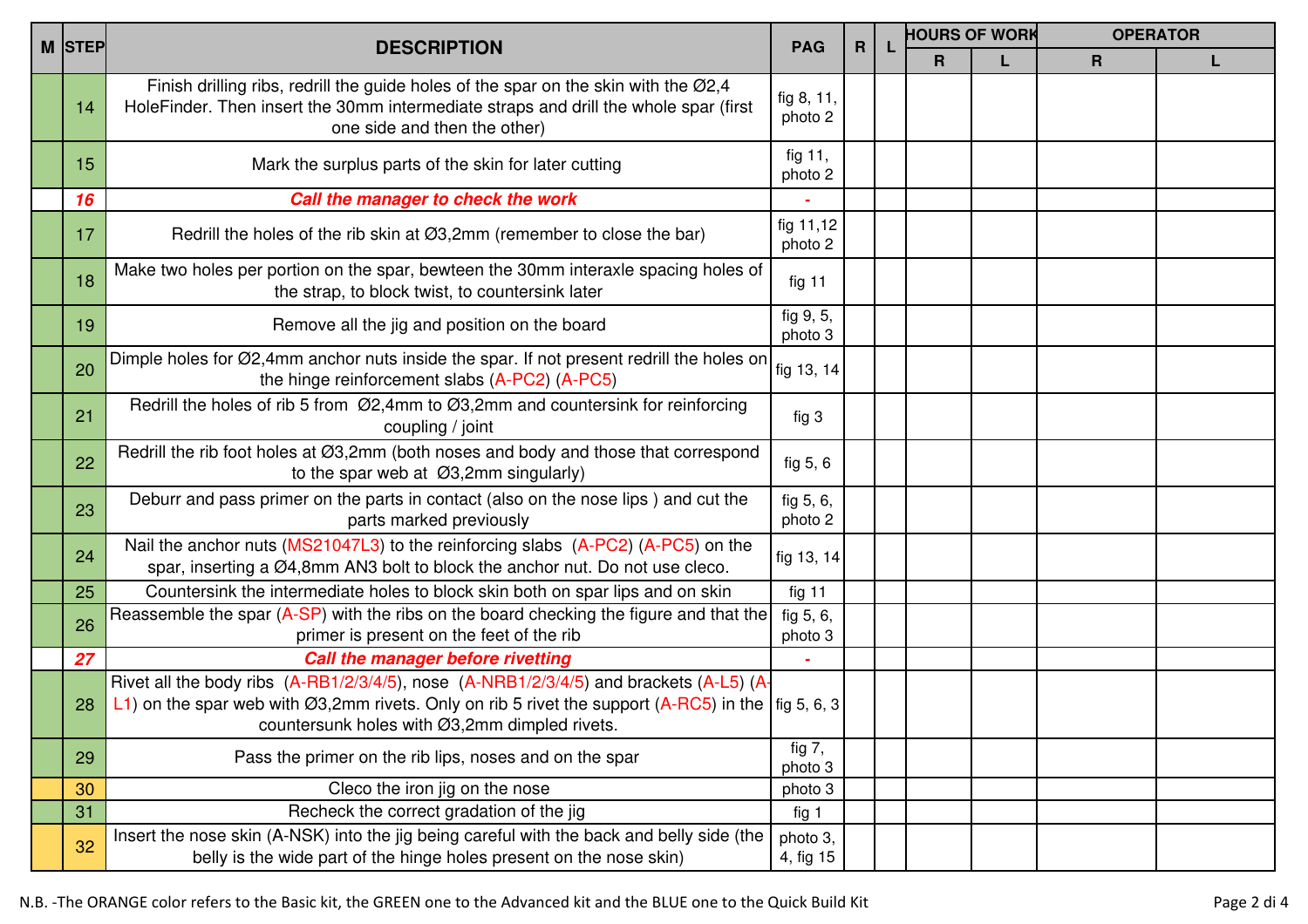| <b>M STEP</b> | <b>DESCRIPTION</b>                                                                                                                                                                                                                                                            | <b>PAG</b>               | $\mathsf{R}$ | <b>HOURS OF WORK</b> |  | <b>OPERATOR</b> |  |
|---------------|-------------------------------------------------------------------------------------------------------------------------------------------------------------------------------------------------------------------------------------------------------------------------------|--------------------------|--------------|----------------------|--|-----------------|--|
|               |                                                                                                                                                                                                                                                                               |                          |              | R                    |  | $\mathsf{R}$    |  |
| 33            | Reinsert the fully assembled spar structure into the jig                                                                                                                                                                                                                      | fig 15                   |              |                      |  |                 |  |
| 34            | Reinsert the body skin (A-SK), totally clecoed at Ø2,4mm on the spar and at Ø3,2mm<br>on the ribs into the jig and block the aft edge with bars                                                                                                                               | fig 9, 16,<br>photo 5    |              |                      |  |                 |  |
| 35            | Call the manager before rivetting the the body skin                                                                                                                                                                                                                           |                          |              |                      |  |                 |  |
| 36            | After having checked the skin height (ribs 1-5) and aligned the exit edge, rivet body<br>and rib skin $(A-SK)$ with con $O(3,2)$ mm rivets, except for the spar (see note 3)                                                                                                  | fig 9, 16<br>photo 5     |              |                      |  |                 |  |
| 37            | Block body skin with the spar rivetting only the countersunk holes (Ø3,2mm dimpled<br>rivets)                                                                                                                                                                                 | fig 11                   |              |                      |  |                 |  |
| 38            | Mark lines corresponding to the lips, ribs and nose on the body skin (A-SK)                                                                                                                                                                                                   | photo 6                  |              |                      |  |                 |  |
| 39            | Mark a horizontal line corresponding to the lines previously marked in the reference rib<br>lips                                                                                                                                                                              | photo 6, 7               |              |                      |  |                 |  |
| 40            | Taking the centre of every rib lip as reference, measure up to the horizontal line and<br>copy the various measures                                                                                                                                                           | photo 6, 7               |              |                      |  |                 |  |
| 41            | Position the nose checking that the central curve of the skin corresponds with the<br>centre of jigs 1/5. Tighten the nose with the help of straps                                                                                                                            | photo 8                  |              |                      |  |                 |  |
| 42            | Copy the vertical lines of the rib lips previously marked on the body skin                                                                                                                                                                                                    | photo 7, 8               |              |                      |  |                 |  |
| 43            | Mark the measures copied on the body skin to the nose skin taking the horizontal line<br>marked on the body skin as reference                                                                                                                                                 | photo 7, 8               |              |                      |  |                 |  |
| 44            | <b>Call the manager before drilling</b>                                                                                                                                                                                                                                       |                          |              |                      |  |                 |  |
| 45            | Drill the skin nose at Ø2,4mm (corrisponding to the ribs), both back and belly, after with<br>the help of the HoleFinder make 3 holes per portion on the skin. With the help of the<br>strap, drill everything first one side of the spar and then the other (see notes 4, 5) | photo 5,<br>8            |              |                      |  |                 |  |
| 46            | Mark the surplus parts for cutting                                                                                                                                                                                                                                            | photo 9                  |              |                      |  |                 |  |
| 47            | Call the manager to check the progress of the kit                                                                                                                                                                                                                             |                          |              |                      |  |                 |  |
| 48            | Redrill the holes of the spar/skin to the final measure of Ø3,2mm                                                                                                                                                                                                             | photo 5, 9               |              |                      |  |                 |  |
| 49            | Remove the nose skin (A-NSK) cut the surplus parts and slightly fold the overlaps to<br>the spar, remove the iron nose jigs and check that all holes are at the centre of the lips                                                                                            | fig 15,<br>photo 3,<br>9 |              |                      |  |                 |  |

| NOTE 3                                                   | Rivet from the first row of holes, starting from the aft edge, in the direction of the root-tip, up to (but not including) the spar. Repeat for the other side |
|----------------------------------------------------------|----------------------------------------------------------------------------------------------------------------------------------------------------------------|
| NOTE <sub>4</sub>                                        | The petals of the noses to drill are the 1st and 2nd starting from the spar (later they will be rivetted at $\phi$ 2,4mm)                                      |
| the contract of the contract of the<br>NOTE <sub>5</sub> | The drilling of the spar is done with closed bars on the aft edge                                                                                              |